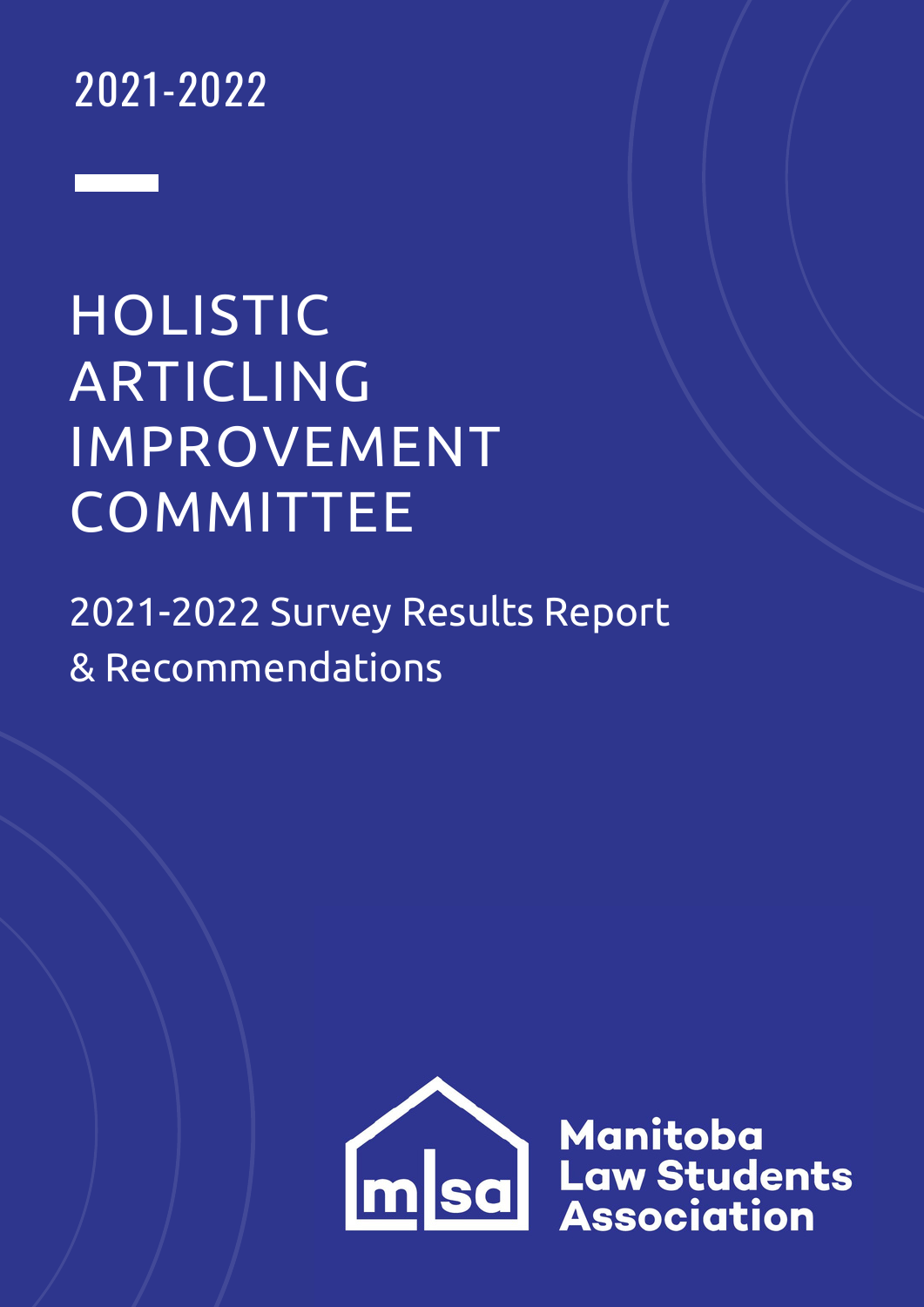In January 2022, the Holistic Articling Improvement Committee of the Manitoba Law Students Association (MLSA) set out to gauge student perspectives on articling's various aspects. By surveying active MLSA student members this committee focused on the all-encompassing nature of articling. The survey focused on a number of areas that make up the student experience before, during and after articling – with a focus on financial circumstances, mental health, diversity and familiarity with the structure of articling, among other topics. This report is broken down into the major topic areas, which is then followed by a set of recommendations.

This brief report has been compiled to help readers review the findings of our survey as well as recommendations of this committee inorder to address those findings. Stakeholders including employers, professional development professionals, students and more may find the contents - particularly the recommendations - helpful in shaping a better approach to their articling programs and related initiatives.

# **ABOUT THE HOLISTIC ARTICLING IMPROVEMENT COMMITTEE**

This MLSA Committee is responsible for producing a research report and recommendations that highlight potential areas of improvement for the articling experience within Manitoba from the student perspective in 2021-2022. Made up of Miichael Badejo, Ryan Johnson, Colin Peterson and Marko Roslycky, this committee's report will cover this broad topic in several aspects, including mental health, professional opportunity, diversity and more – with the overarching goal of improving the articling experience for all Manitoba law students present and future.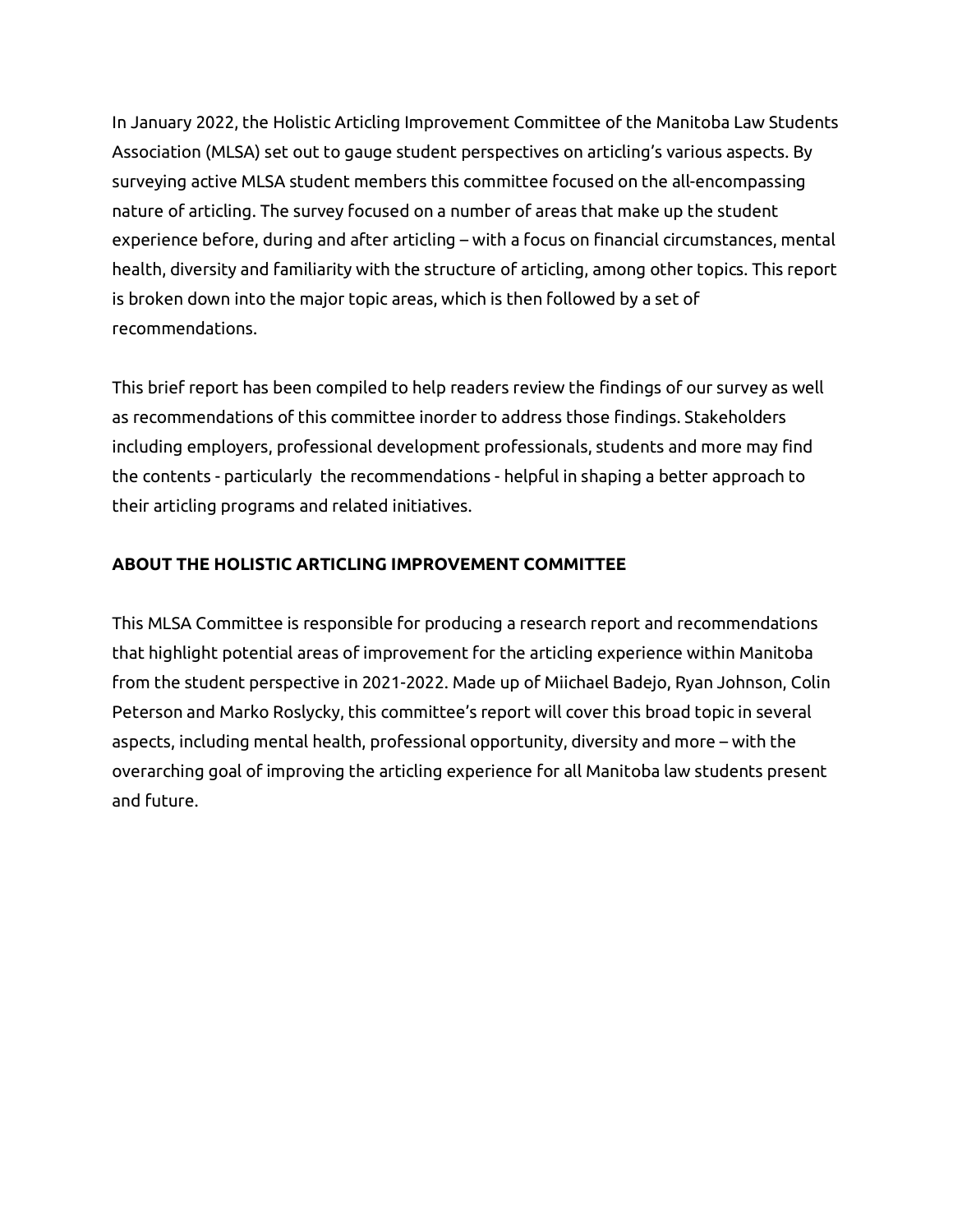#### **ARTICLING PROGRAM: FAMILIARITY, STRUCTURE AND VISION**

Questions 15-33 of the Holistic Articling Improvement Committee's survey generally sought to determine current students' thoughts on whether they feel adequately prepared to begin their articling journey. Twenty-two students responded to the above questions: three in firstyear, eleven in second-year, and eight in third-year. These questions were broken up into two general sections: one which focused on students' familiarity with the CPLED program, and a second that sought to analyze students' thoughts on optimizing their articling experience.

Regarding students' familiarity with CPLED, it was clear they lacked knowledge as to what CPLED actually entails and what is expected during the entire process. Only 22.73% of respondents felt they were 'somewhat familiar' with the CLPED program, 45.45% felt they were 'not so familiar,' and 31.82% felt they were 'not at all familiar' with the CLPED program. Not a single respondent was able to name more than five CPLED modules thus showing a clear lack of familiarity with such a vital piece of legal education. What is of greater concern is that only one respondent 'agreed' that law school has adequately prepared them for the articling year. In an ideal scenario, nearly all students would be able to confidently answer that law school has adequately prepared them to begin their careers as young lawyers.

When asked to expand on why students 'disagreed' or 'strongly disagreed' with why they believe law school has not adequately prepared them to begin articling the responses were similar. Respondents largely believed that law school focuses on academics, whereas in reality, law school should shift to a more practical perspective of lawyering. Respondents acknowledged that not all students want to become practicing lawyers, but made it clear that the majority of students do work as practicing lawyers and the curriculum should reflect a more practical approach. Respondents seemed to not have a problem with first-year being academic and theoretically focused, but it was clear that as second and third-year wore on students would like to learn more about 'how to be a lawyer'—whether it is writing memos, client interaction, or practice management.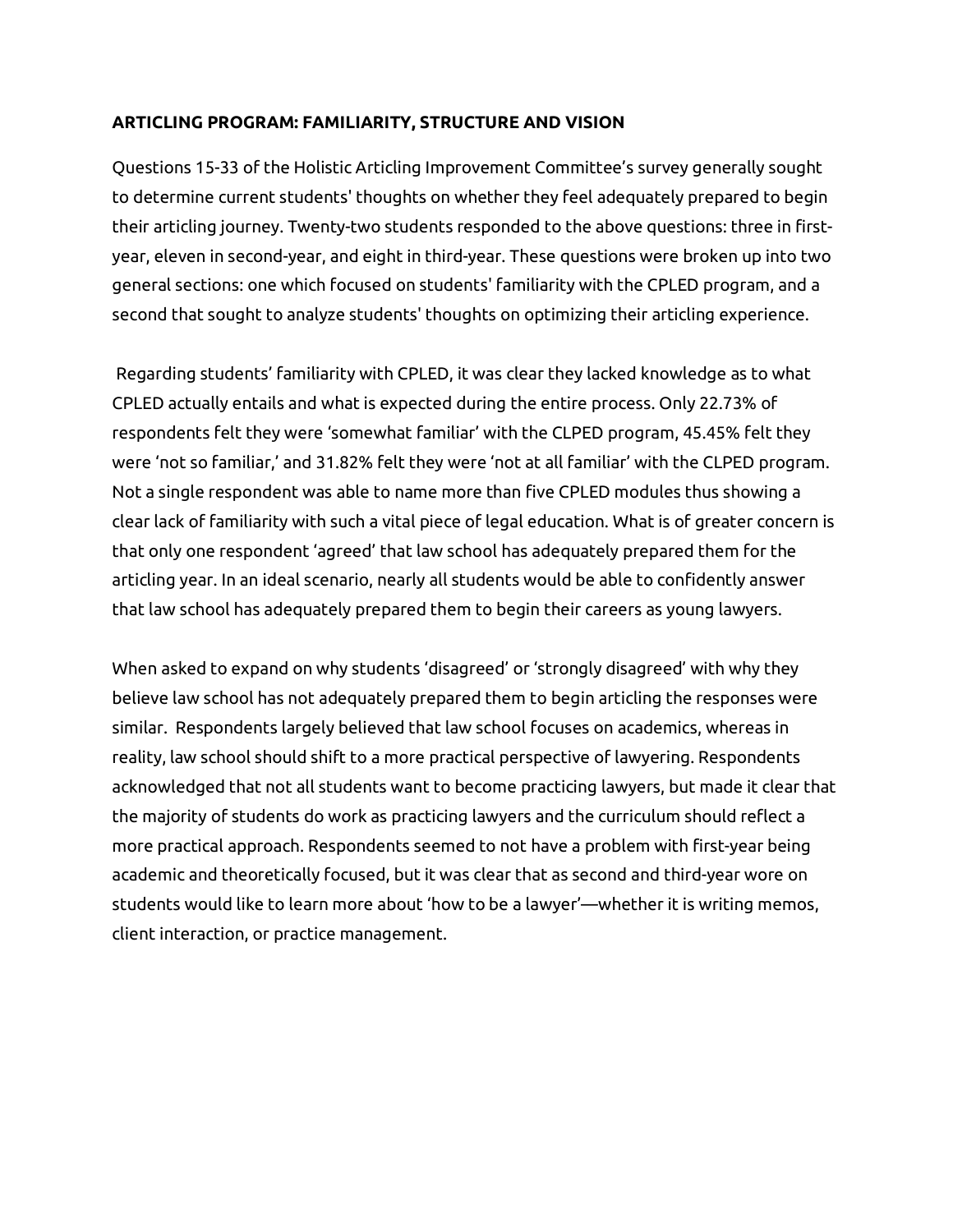Regarding beginning their articles, generally, respondents did not believe the size of firm/type of firm affected their ability to have a successful articling year. No respondents believed that the success of their articling year hinged on being matched with a strong principle. It should be noted that barring one respondent, all other respondents believed that a successful articling year does hinge on firms implementing a structured program for students. Respondents overwhelmingly believed that 'mentorship and guidance' /'getting a wide range of hands-on experience' was of top priority during their articling year. Further, when asked 'what challenges students expected to face during articling,' responses varied from financial challenges, heavy workload, time management, and a lack of clarity and structure.

Respondents were generally unsure of what articling entails and what shapes their year. Students would like to be better prepared for their articling year prior to commencing their articles. Respondents seem to want law schools to implement a more practical learning approach in hopes of better preparing them for their articles and beyond.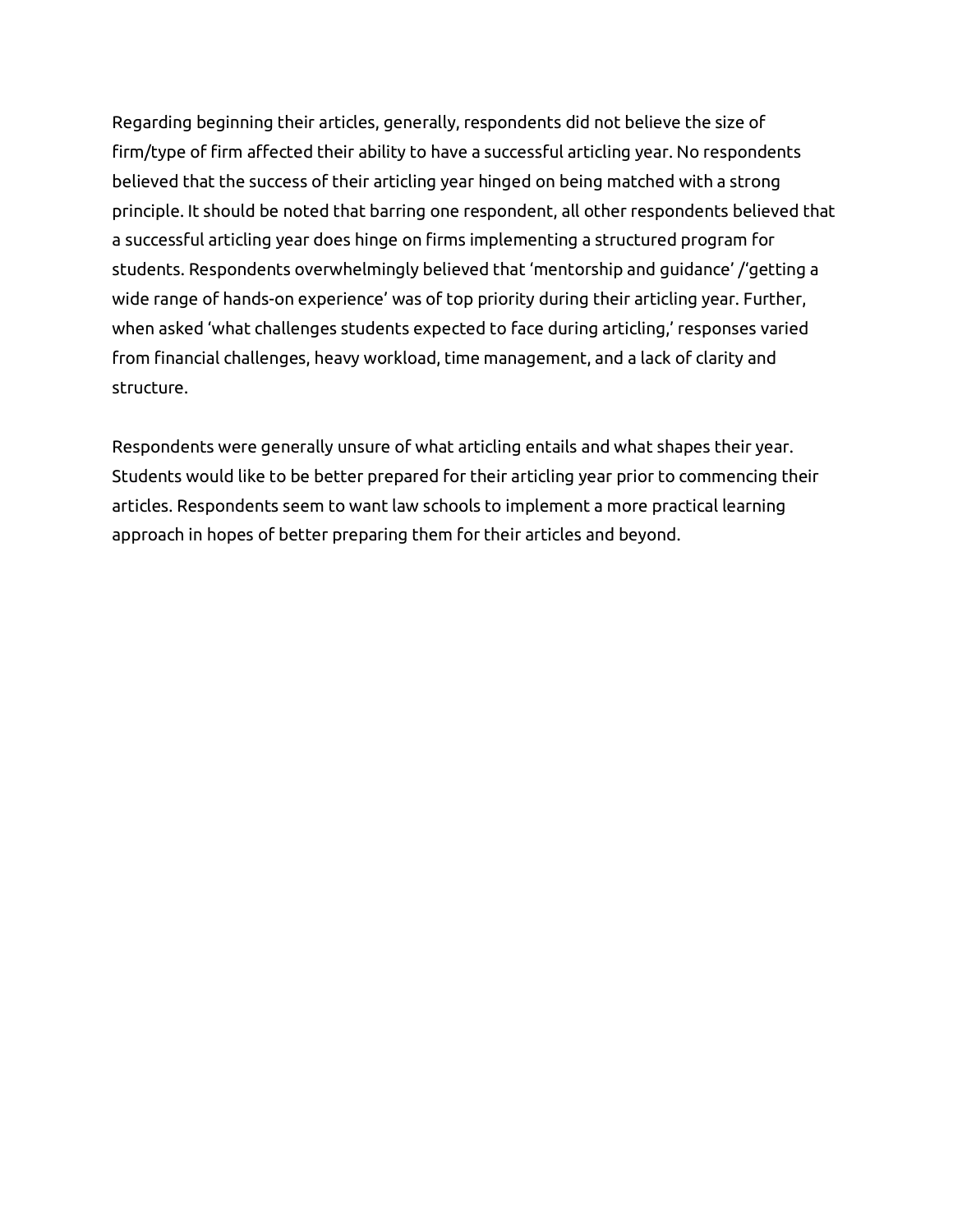#### **MENTAL HEALTH AND PERSONAL WELLNESS**

The following will highlight key aspects of the 14 questions that were polled focusing on mental health and personal wellness in respect of the articling process and its expectations. The aim is for this to serve as a valuable resource for stakeholders to consider with regard to current and future articling terms in Manitoba.

Of note, out of twenty-three (23) respondents to the question: "*As a future articling student, are you concerned about managing work obligations with other aspects of your life?*", thirteen (13) reported "**Very much so**" and eight (8) reported "**Moderately**". Ultimately, a sense of uncertainty exists around the articling experience. Concerns regarding work-life balance may potentially be alleviated with greater clarity around the process. That being said, there is a common understanding that an articling term requires dedication and commitment to work, albeit, it would be helpful for graduating students to have this particular concern addressed.

In tandem with the preceding question, twenty (20) out of twenty-three (23) students selected either "**Very much so**" or "**Moderately**" in response to: "*Are you concerned about experiencing burnout as an articling student?*". Burnout is a prominent concern amongst law students, as upon graduation, there is uncertainty regarding what their livelihood will look like and whether or not they can continue to participate in the activities, events, and pastimes that complete their lives. It is important to have a clear understanding of expectations and reasonable workloads as to ensure burnout does not occur. It's patently clear that this will benefit students and their employer.

In keeping, students' concerns are evident in the response to the question: "*Are you confident that there will be adequate support systems in place as an articling student?*". Twenty-three (23) respondents were accounted for, with fourteen (14) reporting "**Unconfident**" and three (3) reporting "**Very unconfident**". Law firm and articling employer websites are frequently absent of a description/structure of their articling experience. It would be beneficial for students to have a general overview of what their articling term will consist of, whether a student has a job or is in the process of obtaining one. Having this information readily available can alleviate these concerns and make an articling term more enjoyable for all parties involved.

An additional concern was revealed in the following question: "*Will you feel comfortable asking your employer for time off to attend to your personal mental health/personal wellness if necessary?*". Seventeen (17) out of twenty-three respondents (23) selected either "**Unlikely**" or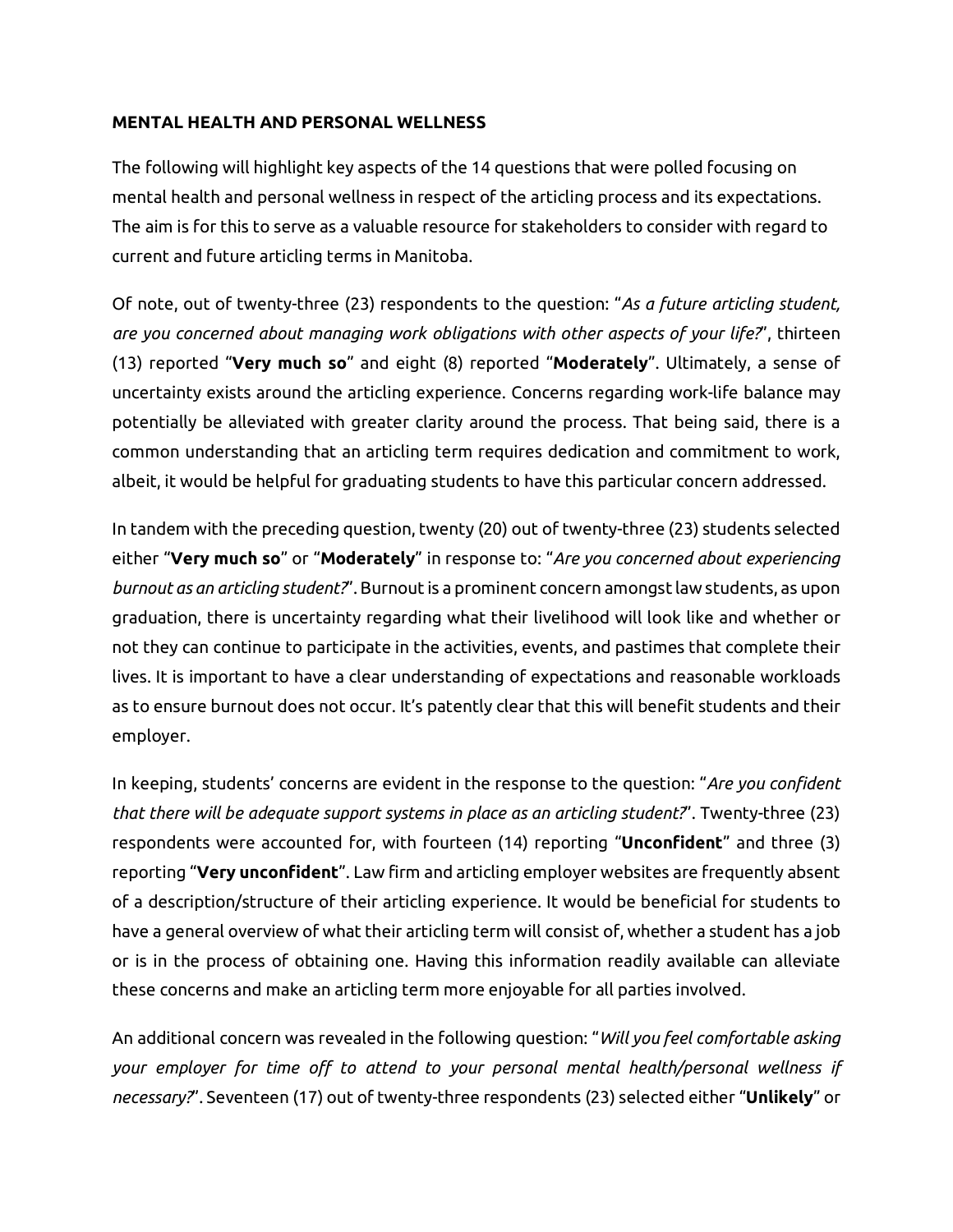"**Very unlikely**". It is unfortunate that students hold such beliefs, as several employers claim to have students' best interests in mind. However, the stigma around articling revolves around a "work-hard" mindset that fails to consider mental and personal wellness. Addressing these concerns prior to articling, whether it be through information sessions at Robson Hall or during employer/student networking events will allow for an open dialogue on this topic and an eventual culture change.

As a parting point, out of the twenty-three (23) survey respondents to the question: "*Based on your own knowledge, how do you feel about current mental health and personal wellness support systems at legal organizations?*" – the following answered:

- One (1) "The offerings are above average"
- Six (6) "The offerings are about average"
- Nine (9) "The offerings are below average"
- Seven (7) "Unsure"

Evidently, unease exists regarding current support systems in law firms and articling employers. It is critical to address such concerns through acknowledgment, information, and concrete actions. Ensuring a just legal community in Manitoba requires collective effort on behalf of students and established legal professionals. Joint collaboration will result in a community where everyone's needs are recognized, which will allow a substantive change as to what an articling term entails and perceptions by students and the profession alike.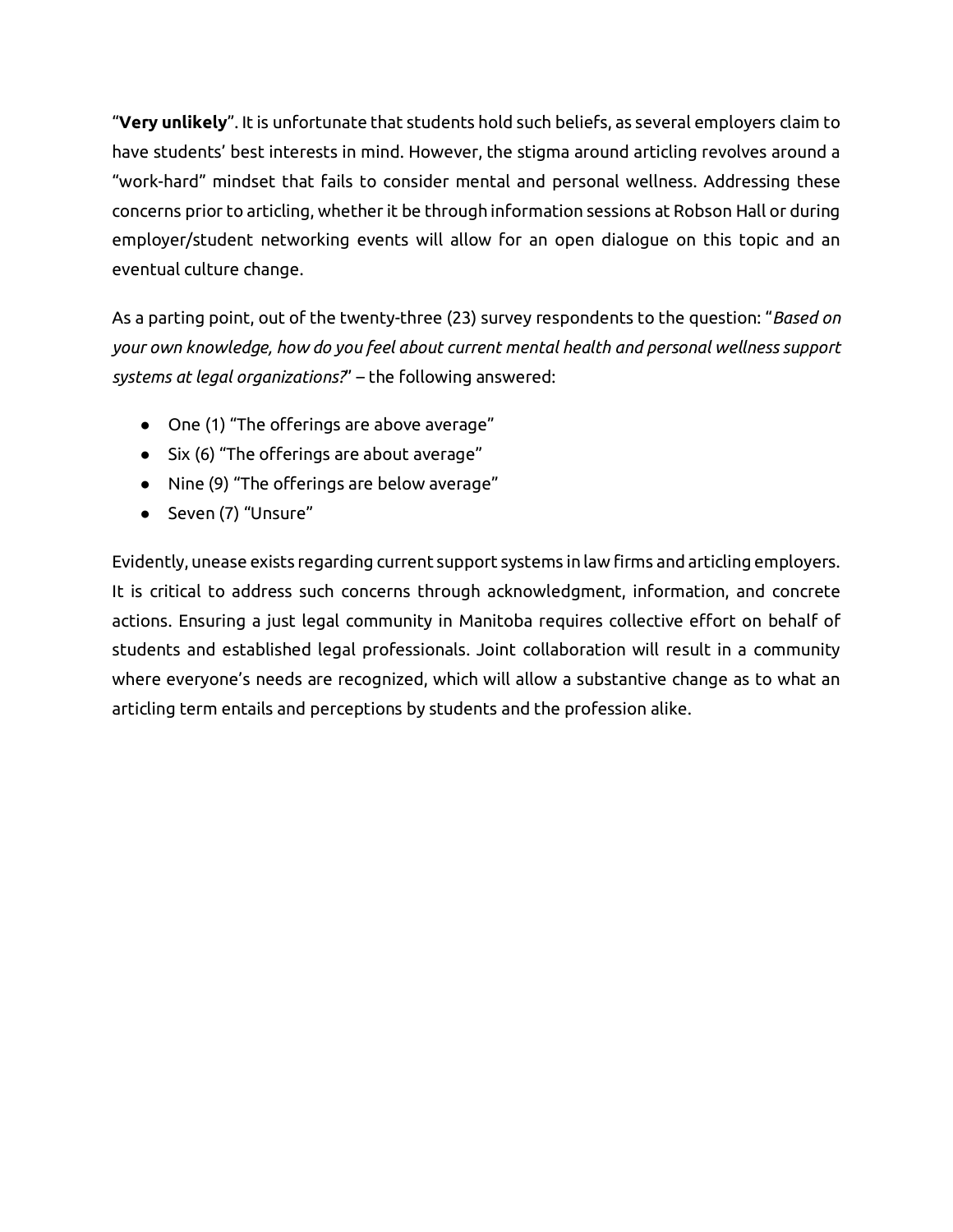### **EQUITY, DIVERSITY AND INCLUSION CONCERNS**

This section collates the survey data on the experiences of different marginalized groups and their concerns as they proceed with the articling process. It is divided into five sections regarding five different groups: women; people who are First Nations, Metis, or Inuit; people who are racialized; people who are LGBTQ+; and people with disabilities.

Each group was first asked about their present experiences with the legal community, their concerns regarding experiencing prejudicial treatment in the future, and their concerns regarding the impact of their identity on their legal career. As well, it also included questions regarding intersectionality; that is, a qualitative section through which marginalized individuals could expand upon their experiences.

#### **Women**

Among respondents from marginalized groups, women formed the clear majority. Current experiences with the legal community were decidedly mixed, with 37.5% of respondents stating that they had experienced some negative or prejudicial treatment with the legal community. On a scale of 1-10, with 10 being the highest level of concern, respondents rated their concerns of experiences like this in the future at 4.625. Regarding their identity having an impact on their career, respondents rated their concerns on a scale of 1-10, with 10 being the highest level of concern, at 6.375. Respondents expressed concern regarding being judged or questioned about wanting to have children and fears of not receiving support if they did decide to become a parent. Other concerns included the forming of 'in-groups' between male colleagues, including through team-building activities traditionally associated with wealth and men, such as certain sports.

### **People who are First Nations, Metis, Inuit**

Regrettably, the majority of First Nations, Metis and Inuit individuals noted experiences with the legal community that were negative, with 66.7% of respondents stating that they had experienced some negative or prejudicial treatment. On a scale of 1-10, with 10 being the highest level of concern, respondents rated their concerns of experiences like this in the future at 5.67. Regarding their identity having an impact on their career, respondents rated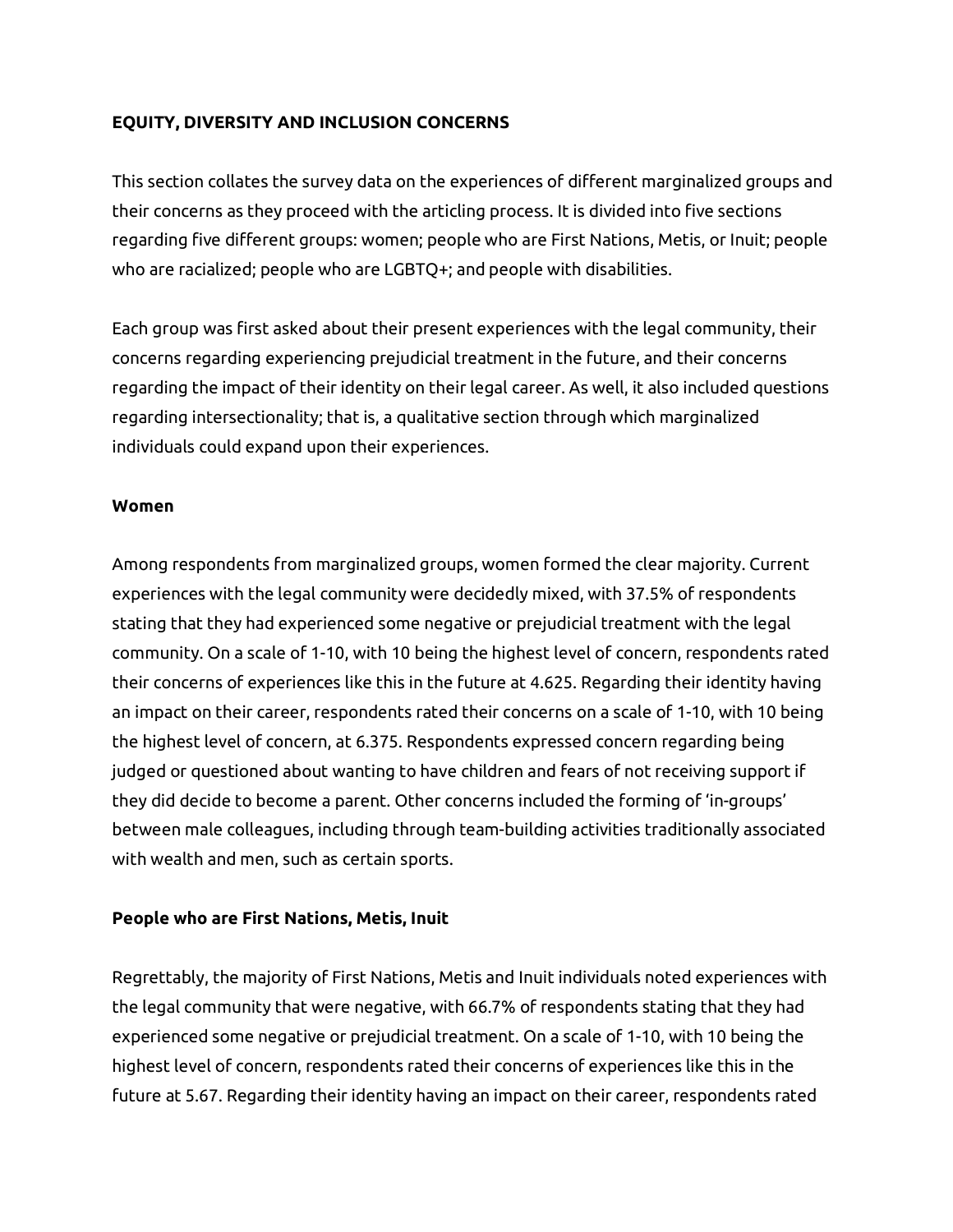their concerns on a scale of 1-10, with 10 being the highest level of concern, at 6. One respondent expressed concerns over tokenization during their future career, including during their articling year, with being forced to take part in certain inclusion initiatives on top of their articling duties.

# **People who are Racialized**

25% of racialized individuals noted experiences with the legal community that were negative or prejudicial. However, on a scale of 1-10, with 10 being the highest level of concern, respondents rated their concerns of experiences like this in the future at a high 6, the highest of any group polled. Similarly, regarding their identity having an impact on their career, respondents rated their concerns on a scale of 1-10, with 10 being the highest level of concern, at a concerning 7.5. No qualitative commentary came out of this section of the survey, but it can be assumed concerns about underlying racism in the legal community may play a role.

# **People who are LGBTQ+**

25% of LGBTQ+ individuals, much like racialized individuals, noted negative or prejudicial experiences with the legal community. On a scale of 1-10, with 10 being the highest level of concern, respondents rated their concerns of experiences like this in the future at a comparatively low 4. Regarding the impact that their identity could have on their career, LGBTQ individuals rated it a 4.75 on a scale of 1 to 10. While both scores are notably lower than other groups, they are still substantial enough to be worth considering. Unfortunately, no qualitative assessments were submitted to this survey.

# **People with Disabilities**

The percentage of individuals with disabilities who noted experiences with the legal community that were negative or prejudicial was 50%. On a scale of 1-10, with 10 being the highest level of concern, respondents rated their concerns of experiences like this in the future at 5.5. Of particular concern, regarding their identity having an impact on their career, respondents rated their concerns on a scale of 1-10, with 10 being the highest level of concern, at 8.17, the highest of any group. Respondents expressed concern regarding their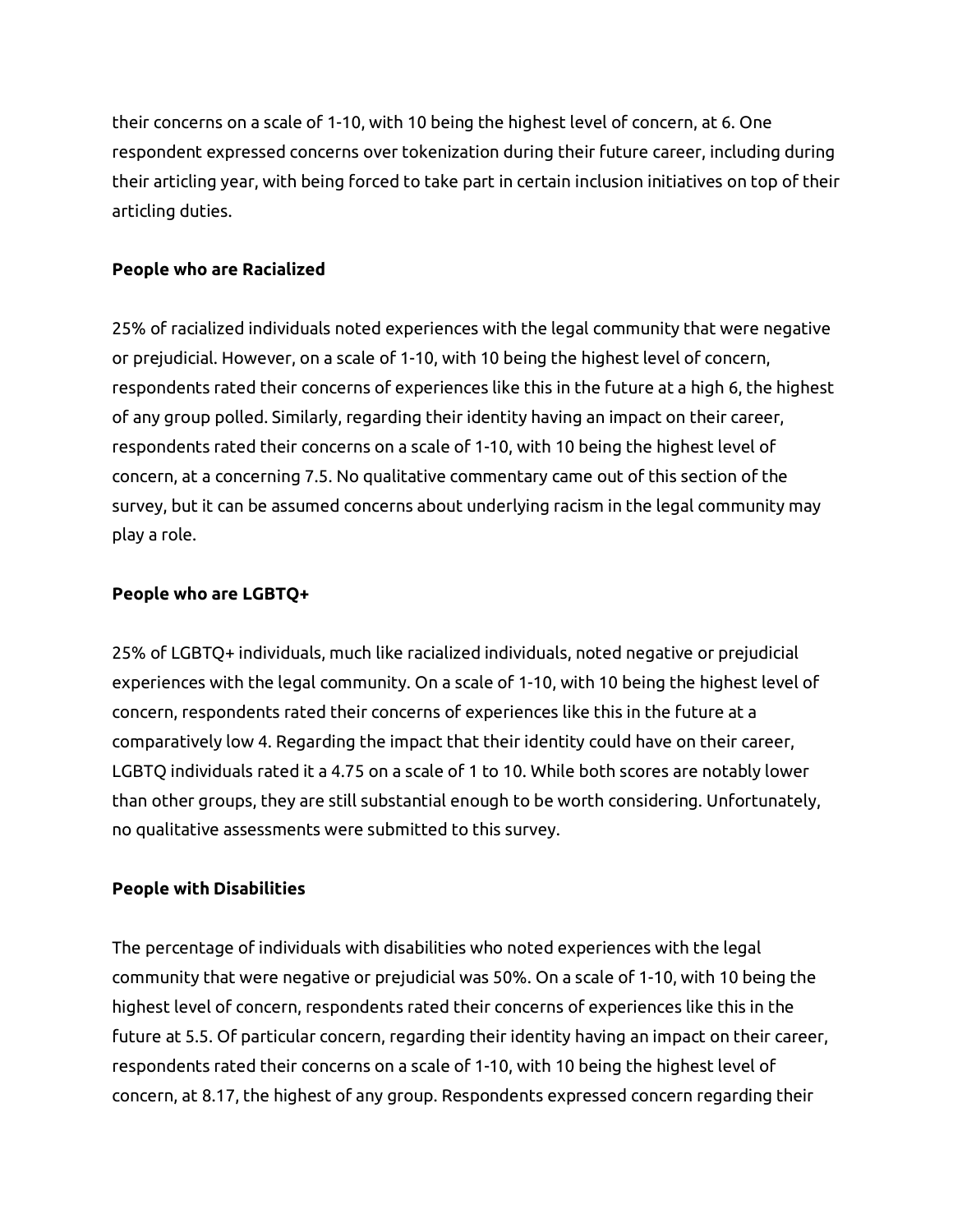mental disabilities being interpreted as mere laziness, not having adequate accommodations in their workplaces for mental or physical disabilities, and overall, a fear of revealing to their employers or future employers that they have disabilities.

# **Caveats**

It is worth noting that some sample sizes for this portion of the survey were considerably lower than others given the proportion of members of said groups being in law school and whether or not they took the survey. Women and people with disabilities were much more prominent than other groups which may be skewed more due to low sample sizes. Lack of qualitative assessments from some groups also make it difficult to determine what is causing the concerns suggested by the data. Ongoing assessment may be appropriate.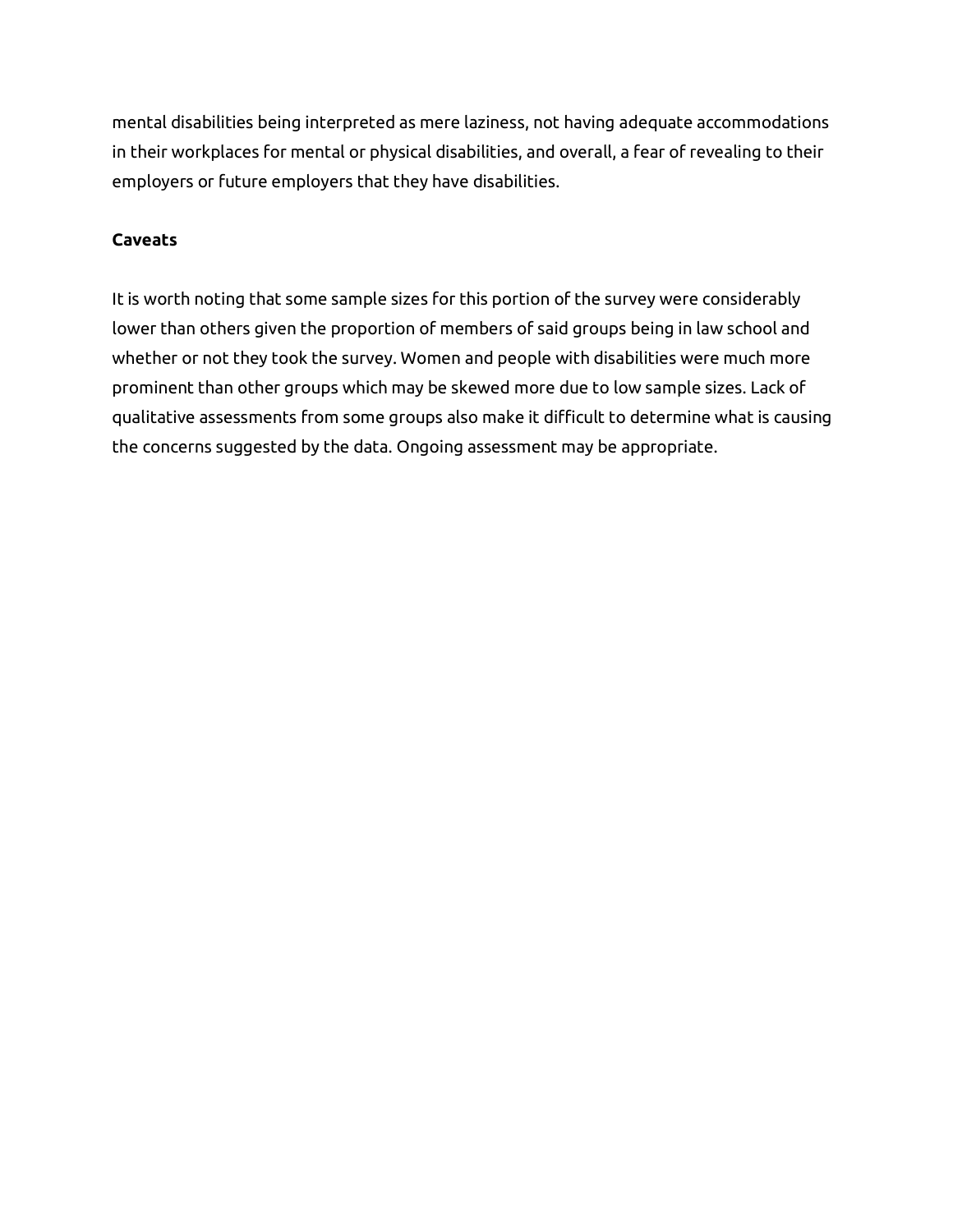### **FINANCIAL WELLNESS AND CIRCUMSTANCES**

The topic of financial wellness and student loans looms large in a plurality of law students. A full third of those surveyed marked it as their biggest concern, with another third weighing it as of moderate concern.

The vast majority of respondents self-report at least a moderate level of financial literacy, with most saying they are at a proficient level.

The majority of the respondents noted that it was in the form of government student loans, with some also taking on student professional lines of credit.

This suggests that advocacy towards the government on flexibility and even mitigation of principal amounts for student loans would go a long way in shoring up confidence among those entering the profession under the umbrella of a major stressor for nearly every person: finances.

Moving to compensation, the average amount of compensation in Manitoba is approximately \$39,000. Our respondents were relatively split, with a slight majority recognizing that quantity at about what they thought it would be, and slightly fewer felt it was lower than they thought it would be. Notably, none of the respondents thought it was higher than they anticipated. In line with these findings, a supermajority of students surveyed expected compensation between \$45,000 and \$55,000 – with 95% expecting it to be at that amount or higher.

With respect to the amount of hours worked per week, there was again a 65-35 split. The majority of students surveyed disagreed with the idea that articling students should work more than 40 hours a week – with 35% strongly disagreeing. CPLED course work was also positioned by respondents as being a part of the job that should be included in the working hours – presumably within that 40 hour work week. To this point, 90% of respondents felt that students should receive time off to complete CPLED, to the tune of a supermajority alone strongly agreeing it should be accommodated in this manner.

The average and median amount of hours students are projecting to work during articling is 50 hours a week.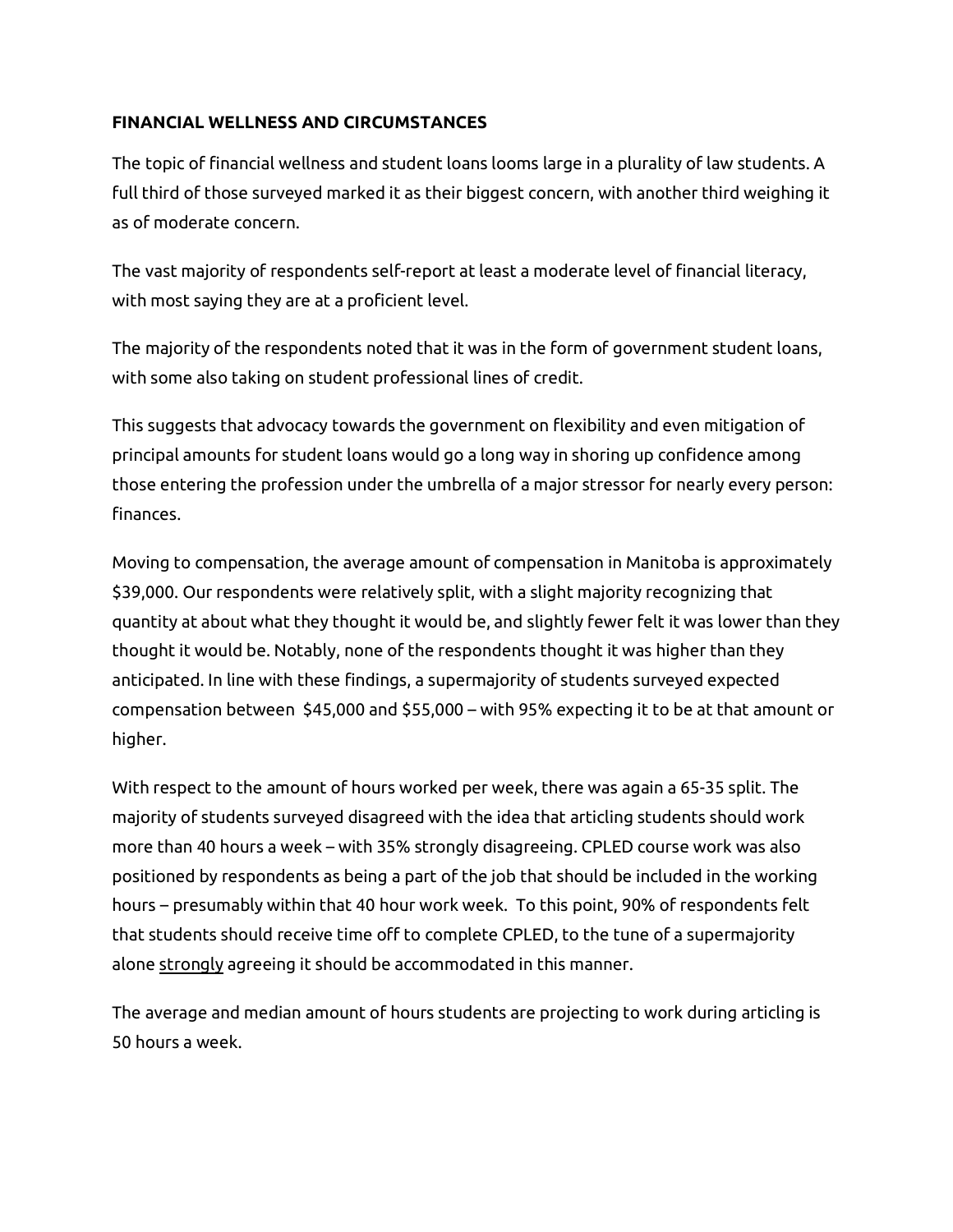In terms of solutions to some of the issues raised here, respondents highlighted "increased salary for articling students", "fewer hours worked per week", and "more balance between workload and pay" as the best ways to address the current state of articling. By and large, a supermajority would also find presentations on financial literacy and planning quite helpful both during and after law school (although slightly more would find it helpful afterwards).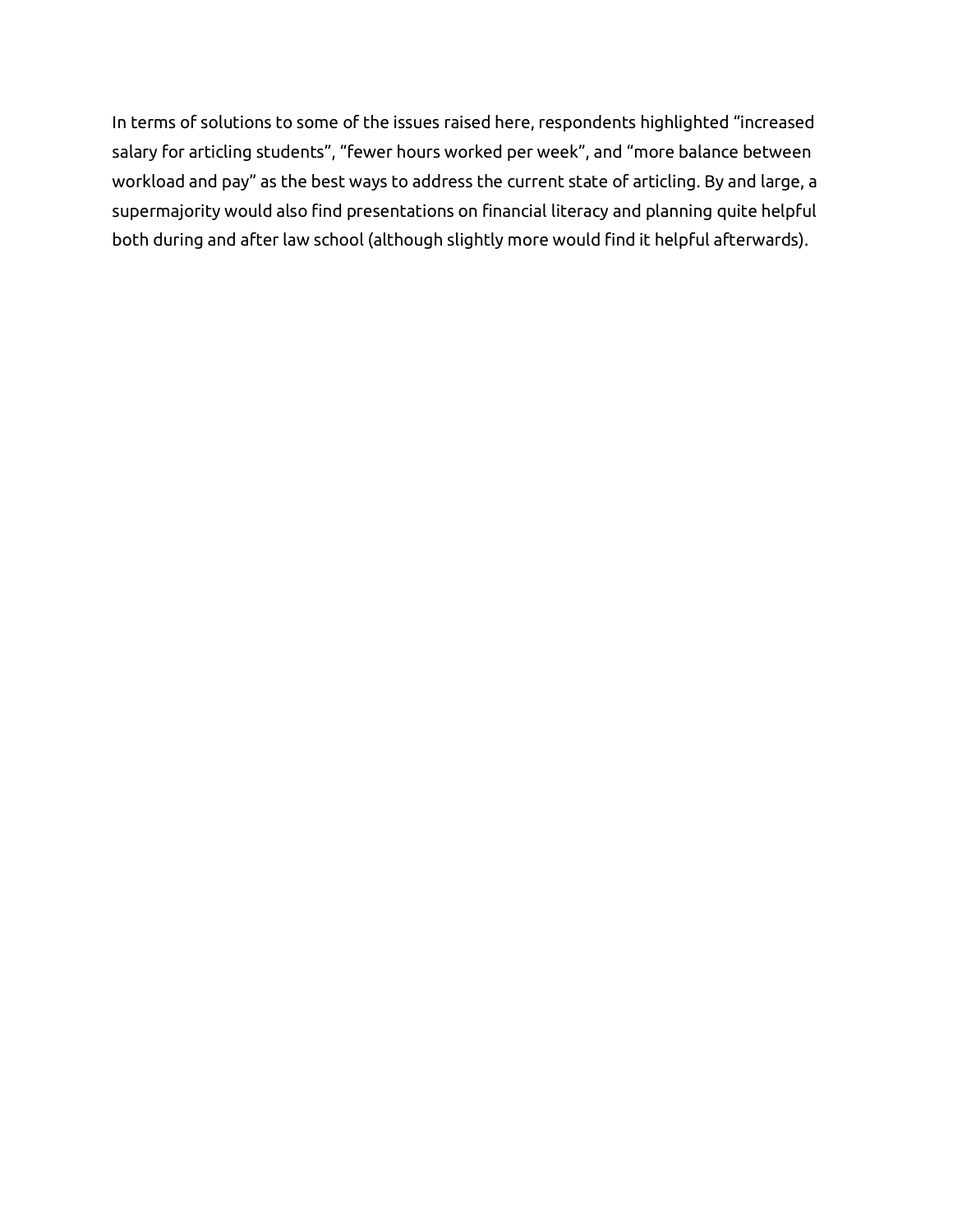# **FINAL TAKEAWAYS AND RECOMMENDATIONS**

Our survey allowed for respondents to leave any parting thoughts regarding articling that may not have been captured elsewhere in the survey. Additionally, we inquired as to what they would recommend law schools do in order to prepare future articling students for the articling experience.

Final takeaways for law schools included suggestions for how to improve the educational experience in the leadup to articling. There were many suggestions to move away from the pure academic aspects and move towards the practical application of legal skills. There was a push to focus on honing skills in areas like research on specific questions, memo writing, briefs, and fewer traditional exams – particularly in the upper years. Additionally, overview presentations on CPLED earlier were seen as potentially helpful alongside low-stakes feedback and actual engagement with firms and the Court (or its related stakeholders). Requiring more course work with a hands-on clinical portion was also deemed to be beneficial.

The biggest throughline in the commentary was the notion that practicality and hands-on learning would be extremely beneficial, with a respondent even noting that "we don't need to memorize everything in a digital world but we do need to be able to hit the ground running in articling with practical skills"

Lastly, perspective that showed up multiple times included want of fewer 100% final exams and a desire to broaden the focus from the big local firms to more diverse avenues of legal practice.

### **Recommendations**

### FOR EDUCATORS

- $\rightarrow$  Establish earlier in law school (prior to 3L) what articling is and an overview presentation during the 3L year. Less about going into it but more about what happens during it. Law Society in conjunction with CDO most likely
- $\rightarrow$  Clinical aspect needs to become more prevalent as students want more skills in this area to hit the ground running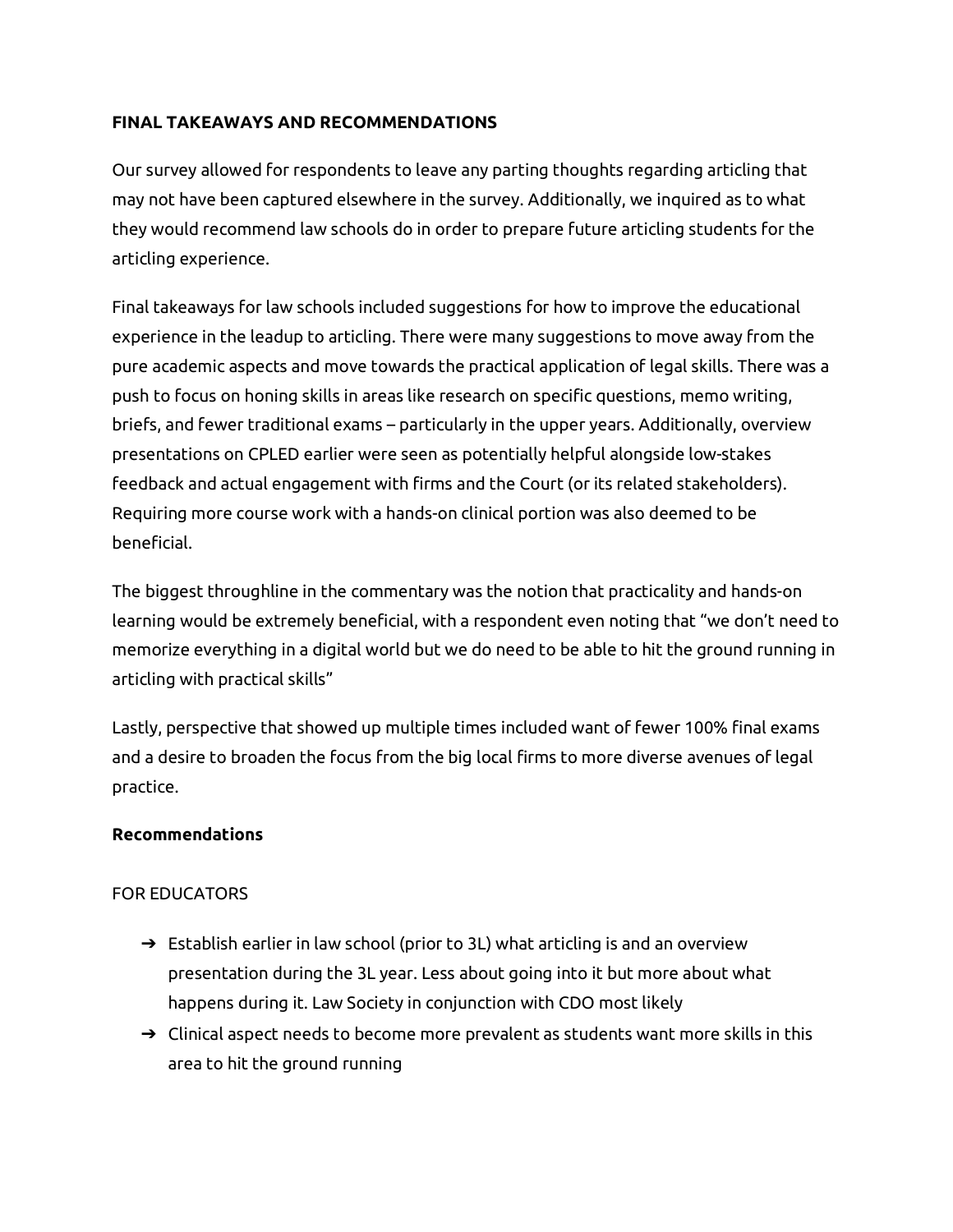● Give students more practical skills, and move away from the focus on theory in those 100% finals

# FOR REGULATION AND EMPLOYMENT STAKEHOLDERS

- ➔ Financial circumstances are a real concern for students
	- Highlight the student bursaries and scholarships available to assist in different scenarios – can be communicated more effectively
	- Advocate to government regarding deferral of payment for loans until after articling as well as for forgiveness programs
	- Money planning is of high interest or at least learning about it is
- $\rightarrow$  Recognize that work-life balance and pay is paramount including during the articling year
	- Pay undershoots the general thought consciousness and advocating for betterment in this area will have an upward effect; the profession should encourage this
	- Add more structure around the expectations of the work week and keep in line with best healthy practices
	- Ensure there is time for CPLED and to avoid burnout
	- Other provinces including BC and Ontario have had resolutions regarding minimum pay; this should be top of mind in dialogue around improvements to the circumstances in Manitoba
	- Focus on providing resources such as time off, financial support and building a culture that encourages and **rewards** true work-life balance that help manage potential burnout
- $\rightarrow$  Collaborate with Faculty of Law on ensuring the structure of an articling year is both well described during law school, and increase the amount of structure for each employer's articling program (as opposed to leaving it bespoke for each employer)
- $\rightarrow$  Continue to recognize, accommodate, and change culture regarding minority identities
	- Build a workplace that is conscious of the various struggles and abilities of minority groups